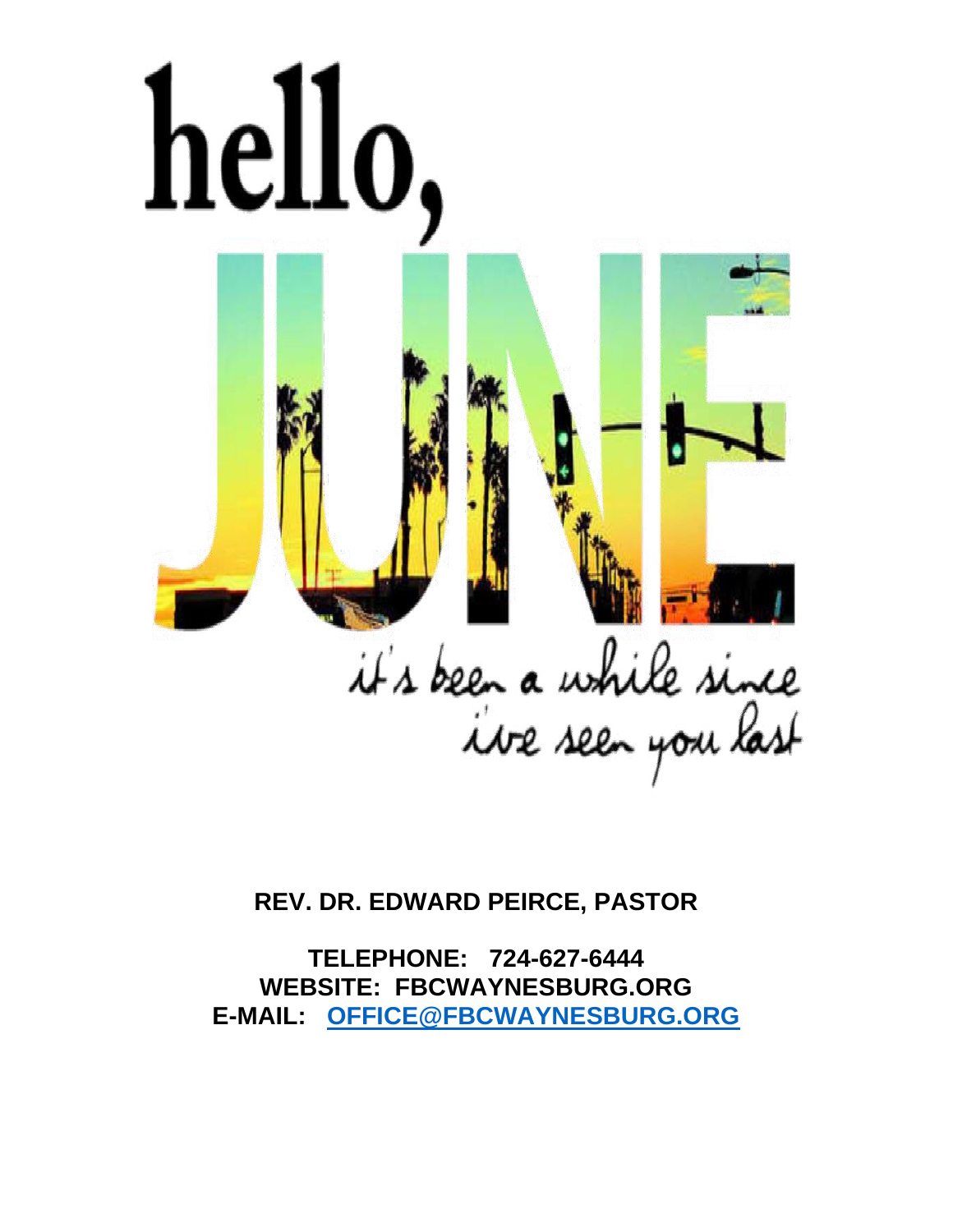## *So do not fear, for I am with you; do not be dismayed,*

# *for I am your God.*

## *I will strengthen you and help you;*

# *I will uphold you with my righteous right hand.*

(Isaiah 41:10)

Biblically, the world has been living in the end times for two thousand years. From mankind's fall to the birth of Christ (some 4000 years) the world was experiencing God progressively revealing Himself. Hebrews 1:1 states this clearly:

#### *Long ago, at many times and in many ways, God spoke to our fathers by the prophets…*

Now watch how the second verse reads:

#### *…but in these last days he has spoken to us by his Son…*

What do the words "last days" mean? Simply this. The coming of Jesus was the grand finale of God revealing Himself to us.

No prophet revealed God more fully than Jesus, who was the embodiment of God's nature. Both Jesus' words and actions were a perfect representation of God. When Jesus spoke of the end time signs, He never said, "Don't worry, this will not happen for 2000 years".

Every believing generation from the Resurrection until today has had reasons to think the end must be soon.The blood shed by Genghis Khan must have caused many to think the end had come.

Through this time God said, **"Fear not."**

But one hundred years later, Genghis Khan's understudy, Tamerlane, tried to outshine his merciless mentor. Again, it must have appeared like the end.

Believers in that era also heard God saying, **"Fear not."**

Then, WWI ruthlessly took 20 million dead and 21 million wounded. Many understandably thought this was the end of the world.

God's Word continued to declare, **"Fear not."**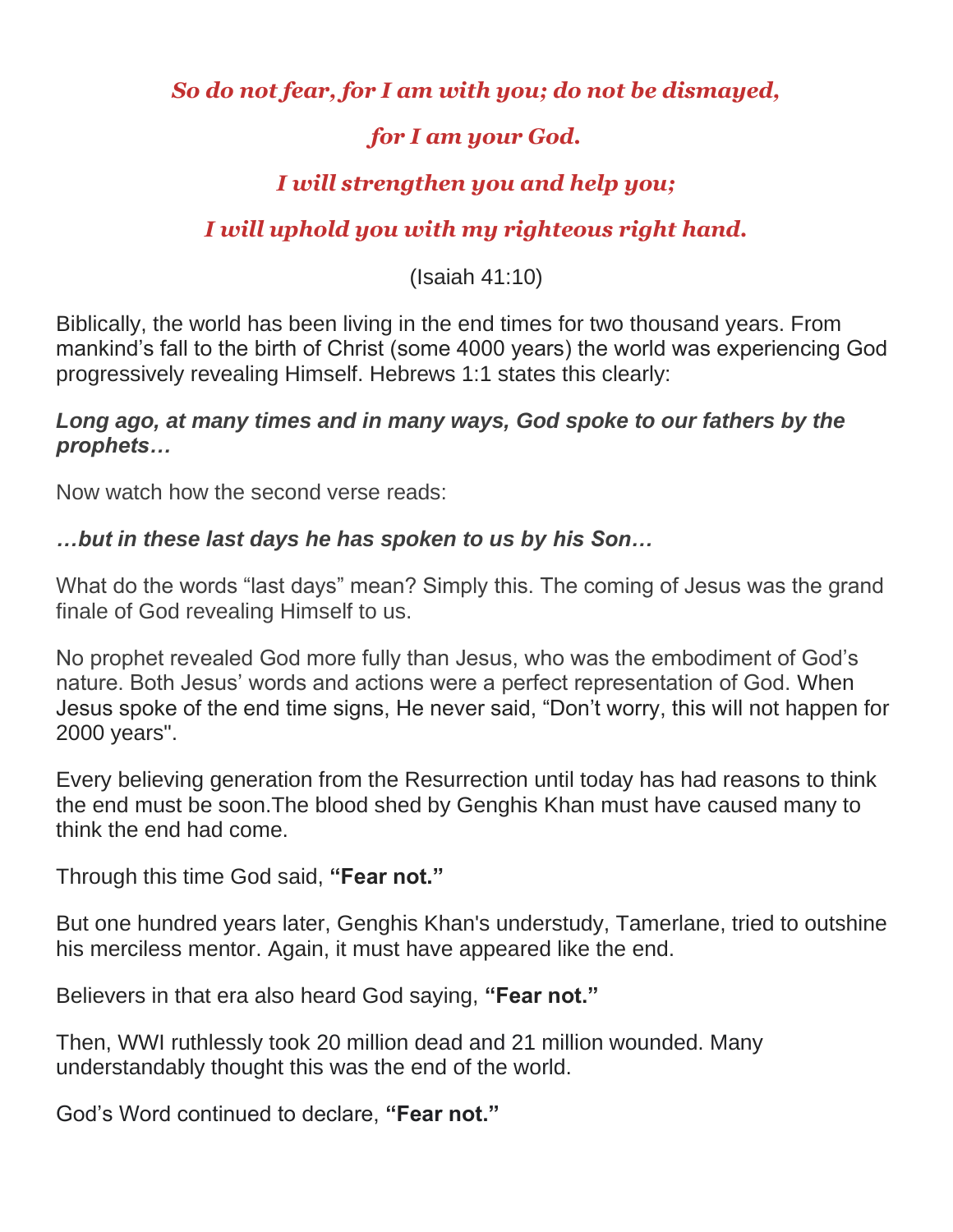Instead, WWII became more deadly. One megalomaniac produced 75 million human casualties including military and civilians. This was 3% of the world's population at the time. It surely looked like the right time for the Lord to come and end the slaughter.

Steadfastly, God continued saying, **"Fear not."**

One smart thinker wrote, "In the dark, in the middle of the night, it gets very clear: He who is driven by fears, delays the comfort of God."

We know that the end is coming. A global storm is visibly forming on the horizon. The serpent of hell is striking out from under every rock. Fangs flash from every angle: dangerous wars, deadly diseases, pestilence—even the earth is trembling more than ever. Amid it all, ineptness in leadership has placed the world in a dangerous position.

Still, the Divine words resound, **"Fear not."**

This is not false comfort. This is God assuring us that at just the right time He will send His Son to judge the world and establish His kingdom of peace. And because you endured the dark night by faith, you will stand in the radiance of His Son's reign. That day is coming with greater surety than the rising of tomorrow's sun.

So, *Fear not!*

Blessings,

Pastor Peirce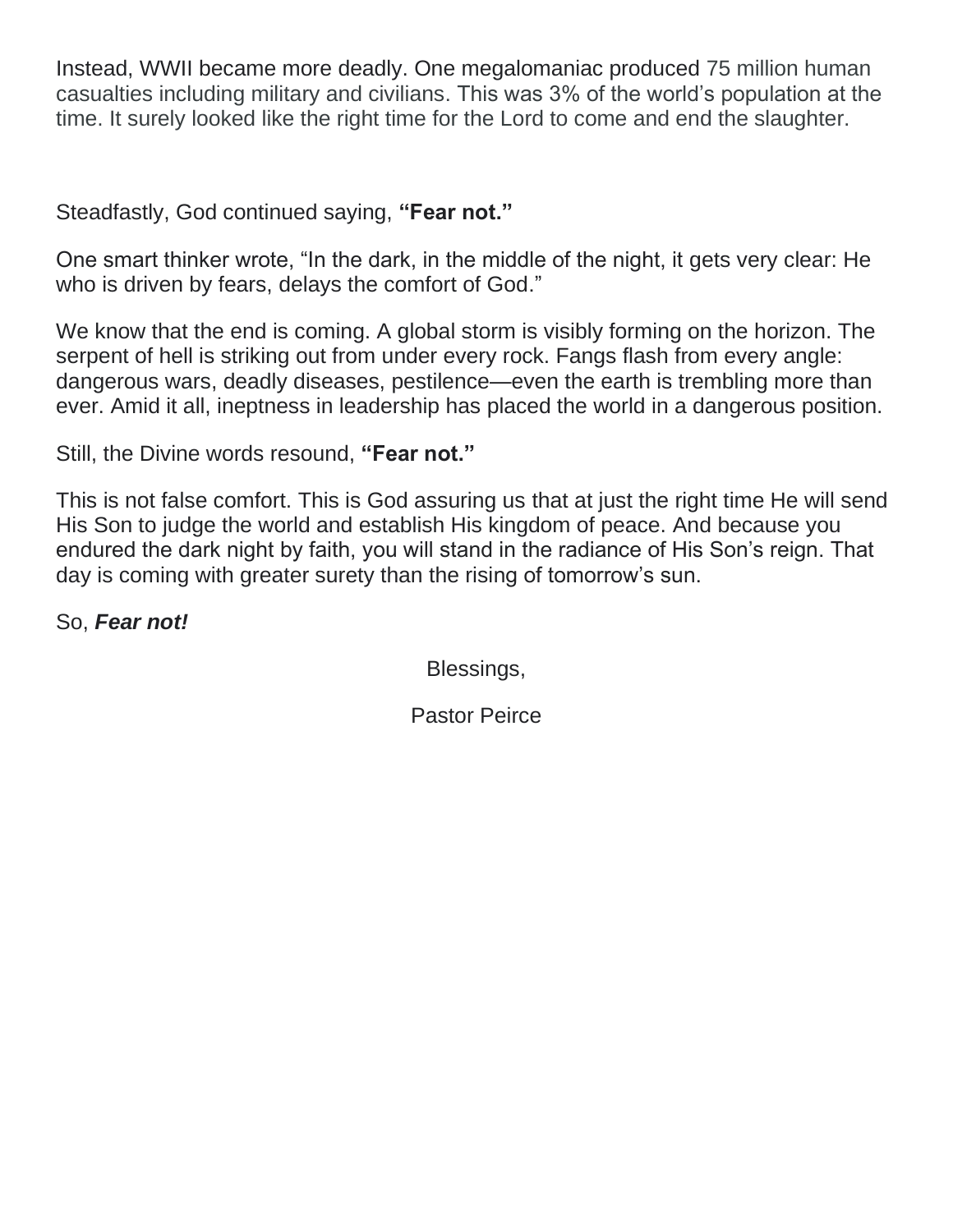## **"Room At The Table"**

**"Room At The Table" fellowship dinner will be on Friday, June 17, 2022, at 5:30 p.m. Thank you to all those who have volunteered in the past and to all those who are so willing to give of their time to help. Everyone is welcome!**

#### **Radio Ministry**

**First Baptist Church's worship service is on WANB Radio each Sunday morning at 9:30 a.m. The cost of the weekly broadcast of the service is \$50. If you would like to sponsor the broadcasts either in total or in part, please contact the Church office, 724- 627-6444, [office@fbcwaynesburg.org,](mailto:office@fbcwaynesburg.org) or place in the offering plate with the notation for Radio Ministry. Thank you!**

#### **Scripture Reader**

- **5 Wade Cowell**
- **12 Rachel Fox**
- **19 Gene Falvo**
- **26 Linda Rush**



#### **Men's Retreat**

**July 29-31, 2022**

**Registration forms for the ABCOPAD Men's Retreat are on the Narthex Counter.**

**Early registration Before July 15 is \$125 for a shared room and \$150 After July 15.**

**Single room is \$150 before July 15 and 175 after July 15.**

**Cost for youth - \$75**

**Please make checks out to First Baptist Church as we are planning to Send just one check.**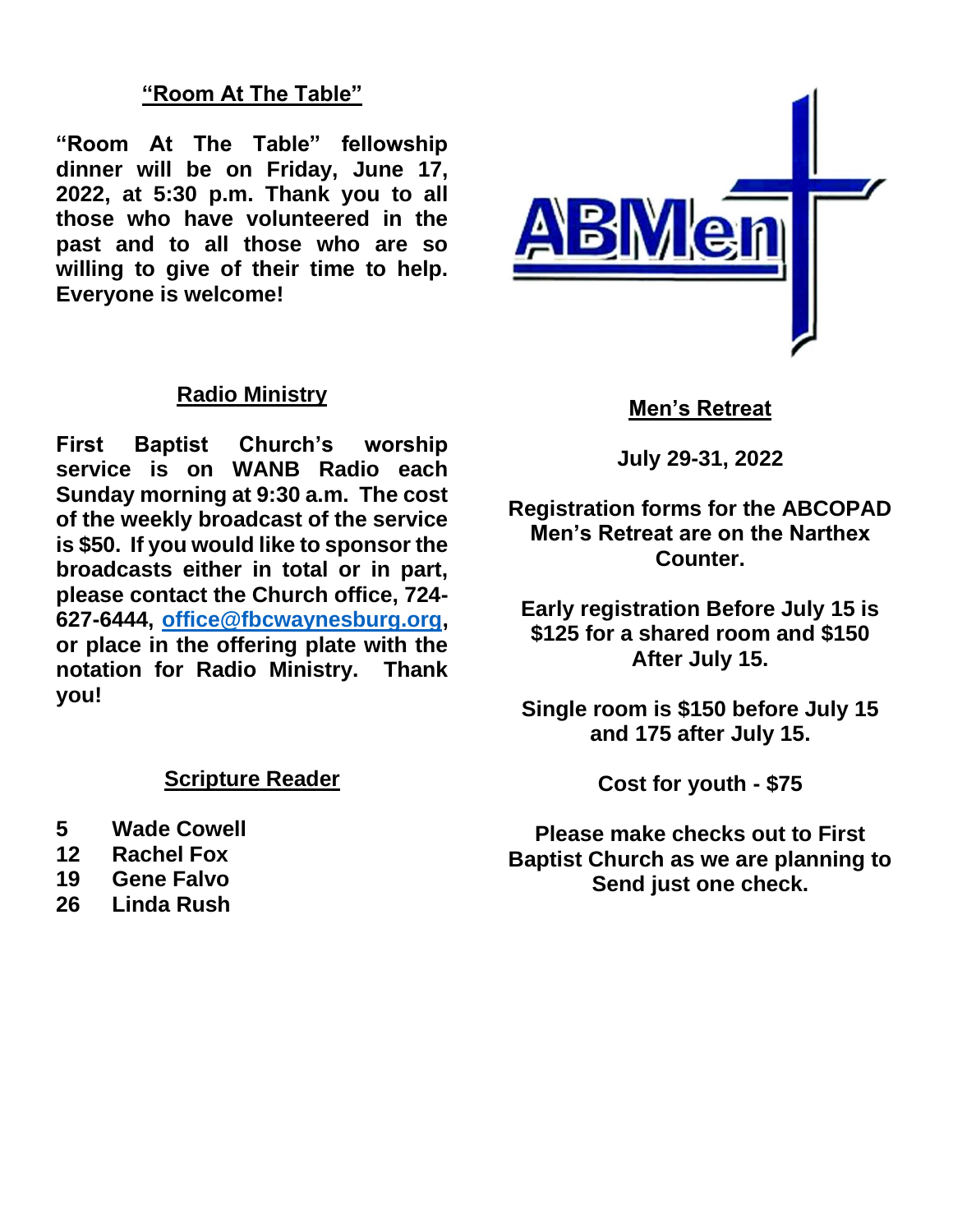#### **Young Adult**

#### **Cup of Grace Coffeehouse**

**On break for the summer! Join us in the fall: anyone is invited to attend Wednesday Night Coffee House from 7-10pm when the University is in session. Find us in the Fellowship Hall for free coffee, fun, and fellowship.**

*For the most current information, find us at*

*Fbcwaynesburg.org*

**Follow us on instagram**

*@cupofgracecoffeehouse*

#### **Youth Praise Team**

**Anyone 6th-12th grade is invited to participate in their own praise and worship team! We are looking for singers and instrumentalists. This team will meet every Sunday at 5pm and provide the music for worship anytime there is a 5th Sunday.**

## **Youth Sunday School**

**Anyone 6th-12th grade will meet Sunday mornings at 9am in the prayer room (beside the first-floor bathrooms) for Sunday School!**

*For the most current information, find us at*

*fbcwaynesburg.org/youth*

**Follow us on Instagram**

*@illuminate*

**Blessings,**

**Mandi Restanio** *Director of Youth, Young Adult, and Technology* **724.331.7656**

**Youth**

## **Illuminate**

**On break for the summer!!! During the school year, anyone in 6th-12th grade is invited to attend Illuminateour youth program! We meet every Sunday evening from 6pm to 8pm. You can find us downstairs in The Well. Bring your friends and join us as we play games, get to know each other, and learn what it means to be a follower of Christ together!**

*We'll resume September 11th!*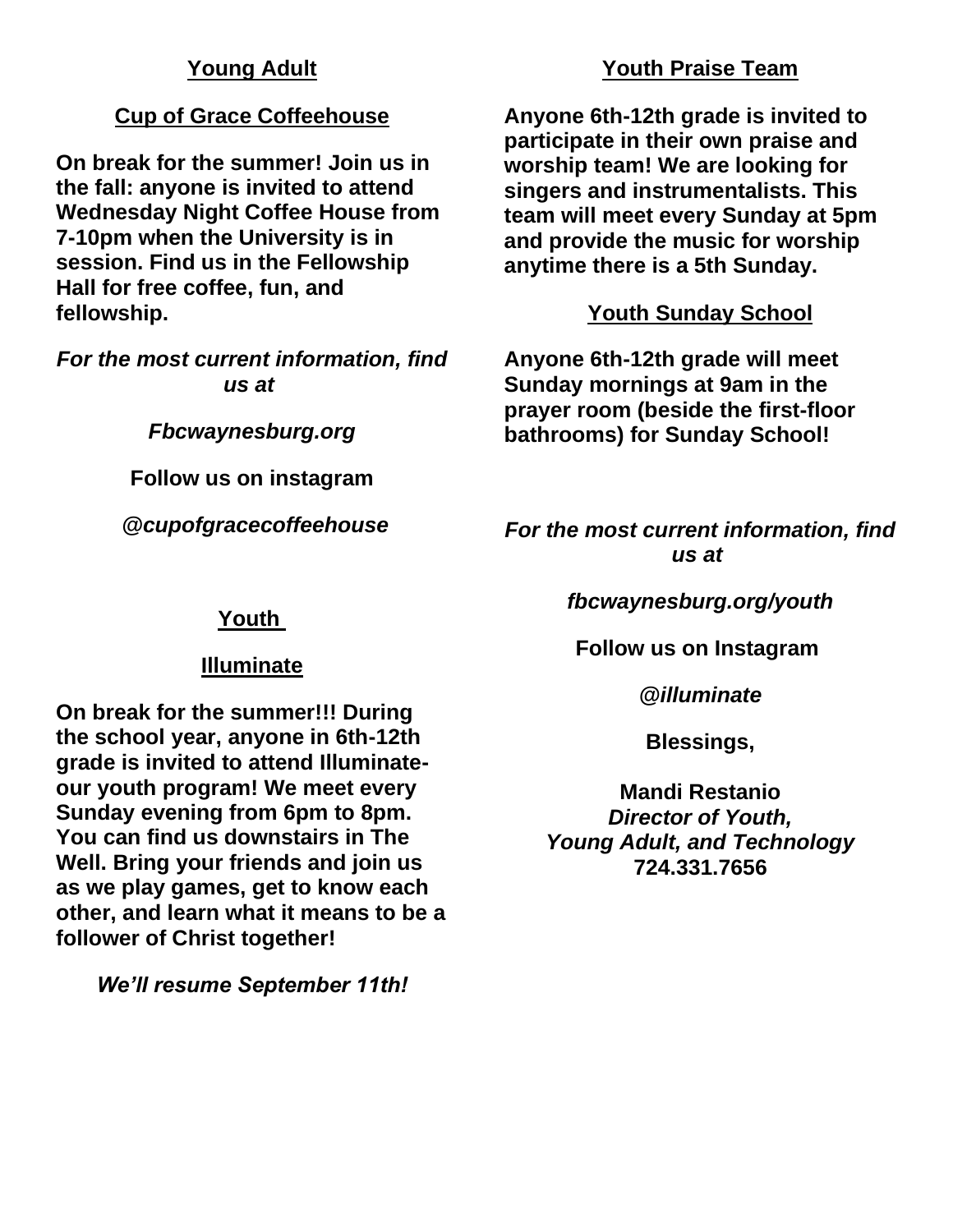

# **Congratulations Graduates!**

**We will be celebration those in our church family who are graduating from 8th grade, 12th grade, college and graduate school! Graduation Sunday is Sunday, June 5. Please include a picture of your graduate or email a picture to [office@fbcwaynesburg.org.](mailto:office@fbcwaynesburg.org)**

**Name\_\_\_\_\_\_\_\_\_\_\_\_\_\_\_\_\_\_\_\_\_\_\_\_\_\_\_**

**Graduating from (grade or institution):**

**Next Steps:** 

**\_\_\_\_\_\_\_\_\_\_\_\_\_\_\_\_\_\_\_\_\_\_\_\_\_\_\_\_\_\_\_\_**

**Let us join together in collecting our spare change to help build "The Way." The boxes will be available to take home and runs through Sunday, July 31.**



**Share your gift of music with your Church family. If you are interested in providing music during worship, please see Mandi Restanio or call the Church Office, 724-627-6444. If you need practice time, please contact the Church Office.**

## **Annual Summer Meeting**

**The annual Summer Business Meeting is scheduled for Sunday, June 26, 2022, following worship service. Please make every effort to attend.**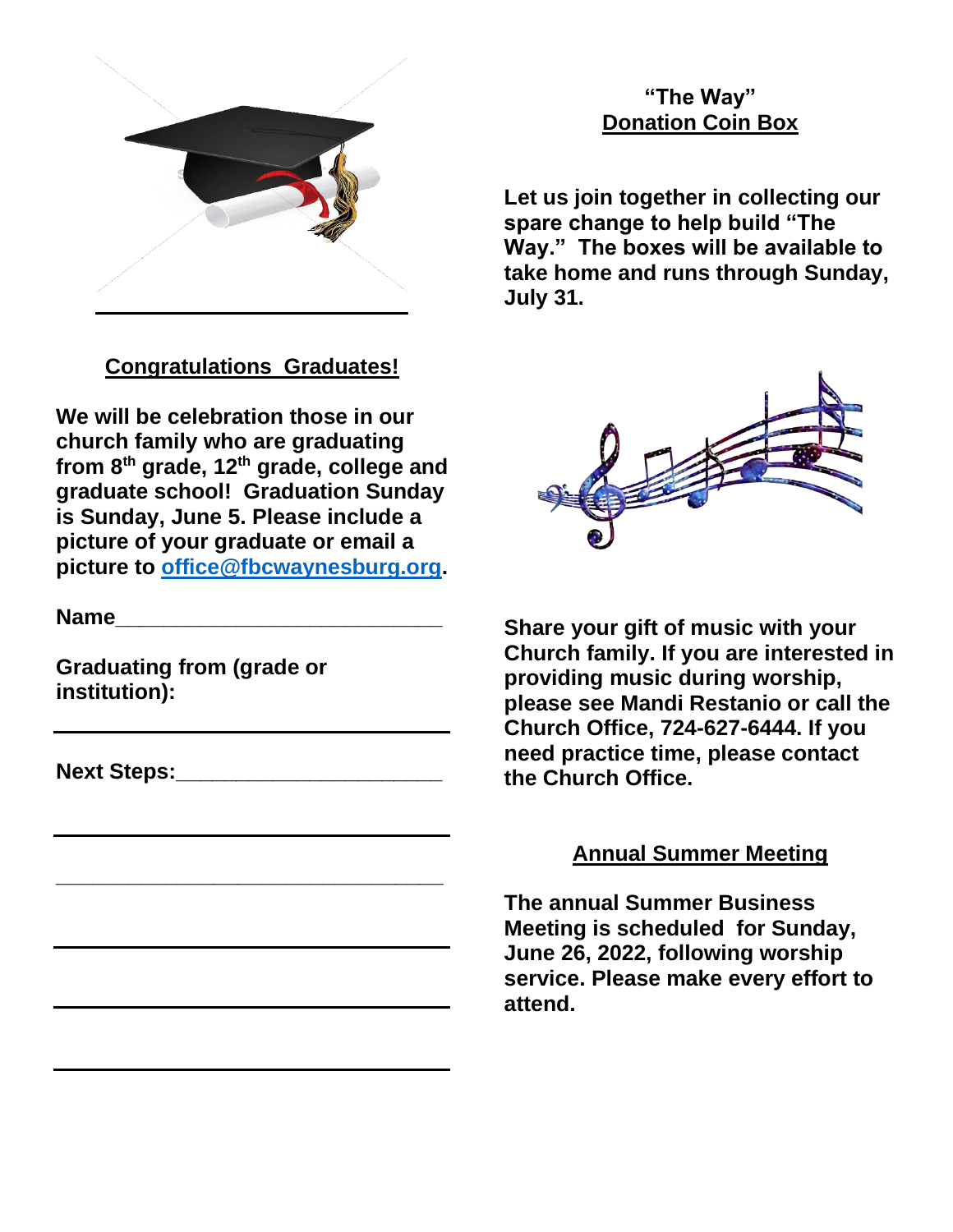

**VBS JUNE 20 – JUNE 24**

**Like sunrays in water, God's glory shines through our Bible adventures with Moses. Encounter the glorious "I Am" at a burning bush whiles Moses learns he can trust the eternal God. Go before Pharaoh with Moses and Aaron. Watch plague after plague hit Egypt until Pharaoh finally lets God's people go free. And when Israel is trapped between the sea and the Pharaoh's army, witness God's glorious power separate the water so the people can walk across on dry ground. Stand in awe as God's glory covers Mount Sinai and God gives His Word to Israel. And, finally, see how God's glory shines brightest through Jesus Christ! Understanding God's glory can change our life adventures and make them count for eternity.**

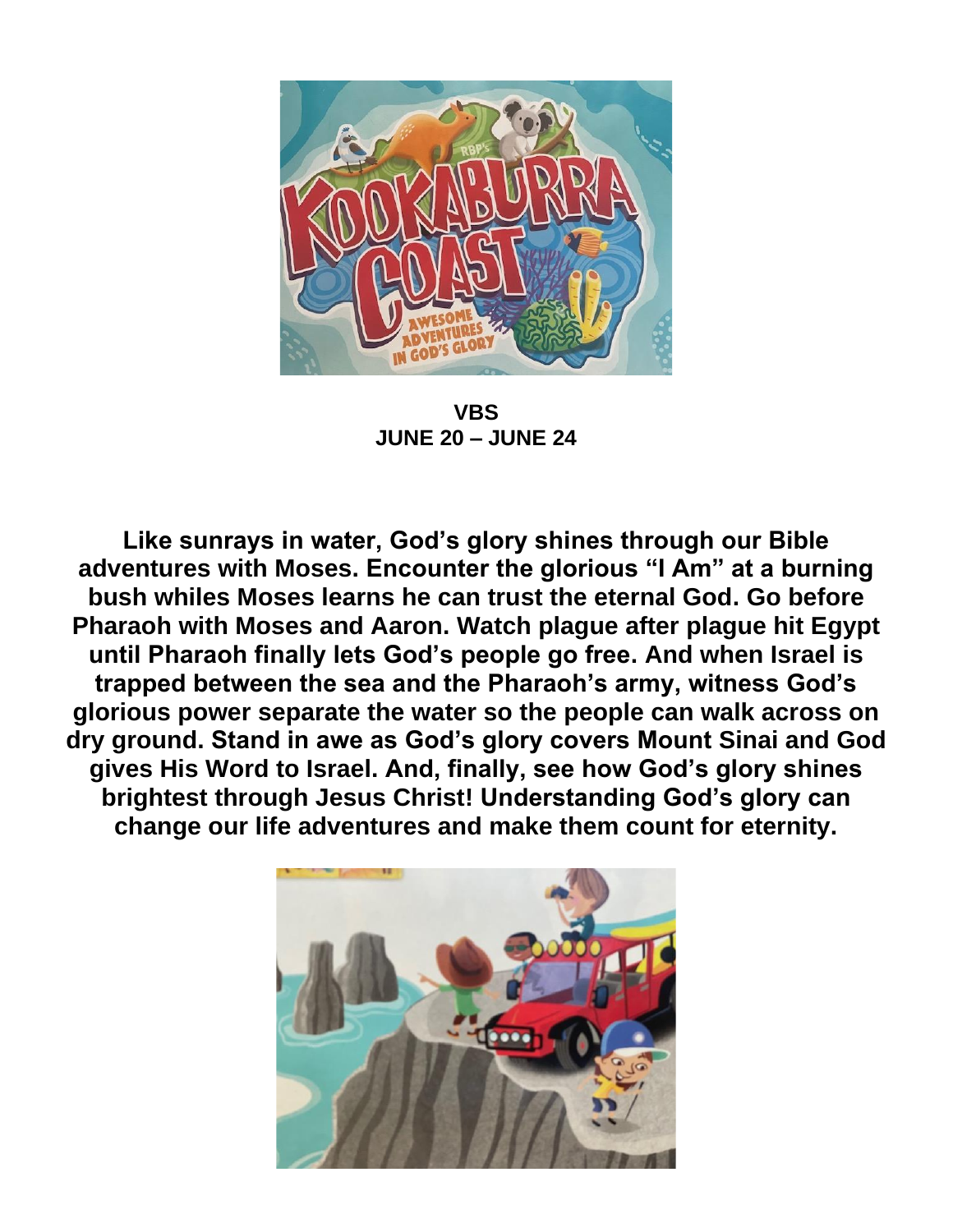#### **Children's Message Volunteers**

- **June 5 Ben McCracken**
- **June 12 Cody Andrews**
- **June 19 Garrett Huffman**
- **June 26 Mike Butler**



#### **Ignite**

**10-11:30AM (New time change for summer) June 15 June 22 June 29**

> **Women's Group 7:30pm in the Well June 13 and 27**

**Be on the lookout for upcoming events during the summer!**

**Jennifer Lash First Baptist Church Children & Family Ministry Director Christian Sandbox Preschool Director**

## **Perpetual Fund Interest Budget Suggestions**

**Perpetual Fund Interest Budget Suggestions are welcome for items to be placed into the Perpetual Fund Budget to be voted on by the Church at the Sunday, June 26, 2022, Summer Business Meeting. You may submit them into the offering plate or Church Office.**

| <u>Item</u> | <u>Cost</u> |
|-------------|-------------|
|             |             |
|             |             |
|             |             |
|             |             |
|             |             |
|             |             |
|             |             |
|             |             |
|             |             |
|             |             |
|             |             |
|             |             |
|             |             |
|             |             |
|             |             |
|             |             |
|             |             |
|             |             |
|             |             |